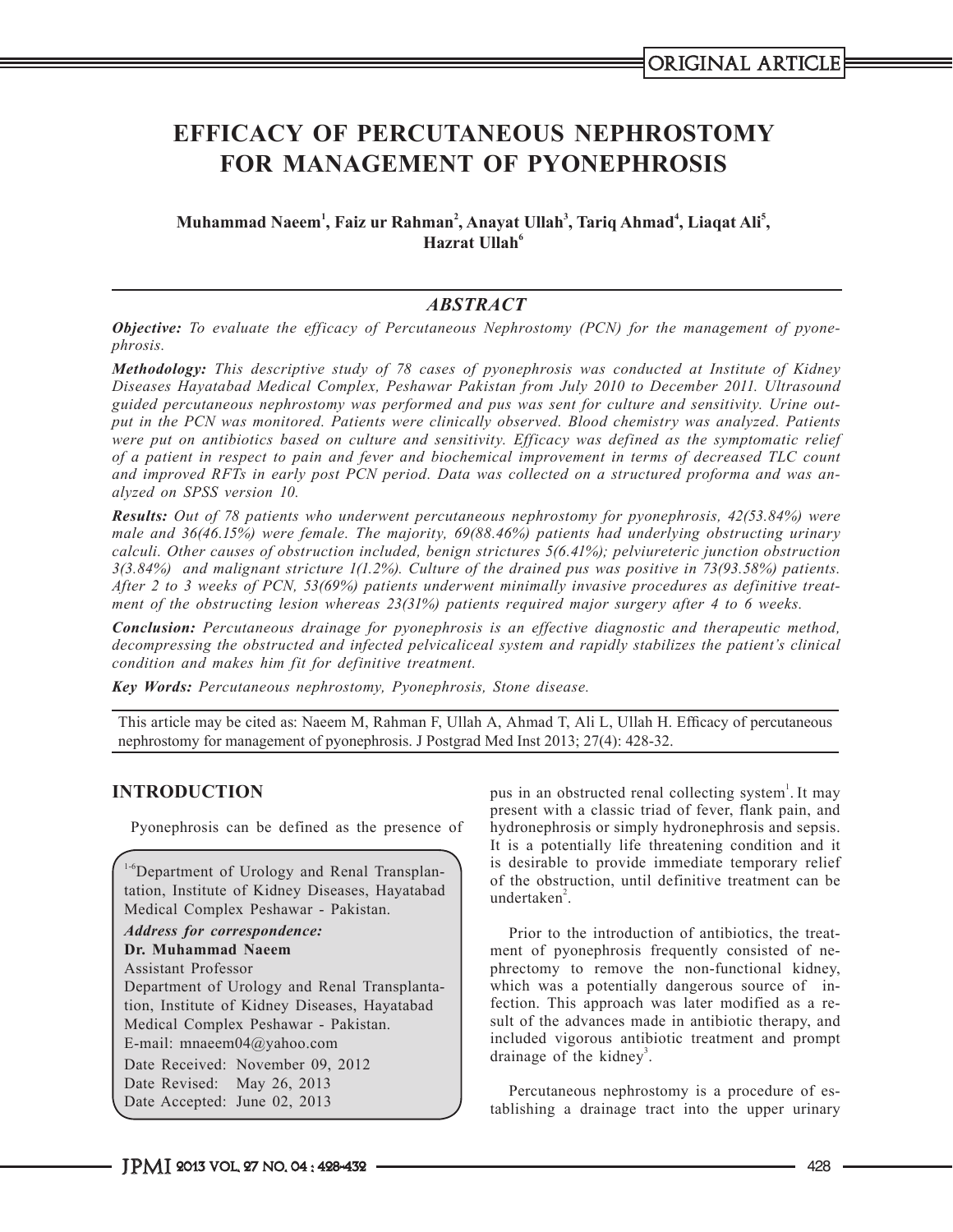system by puncturing the kidney directly through the skin<sup>2</sup>.

At present PCN has become the initial treatment of choice in pyonephrosis<sup>4</sup>. It rapidly stabilizes the patient's clinical condition thus permitting selection of the most conservative final therapy.

Percutaneous nephrostomy (PCN) catheter insertion was first described by Goodwin et al<sup>5</sup> in 1955 as an emergency procedure to relieve urinary obstruction. Subsequently, the safety and efficacy of this procedure has been established using a variety of different imaging modalities including various combinations of computed tomography (CT), fluoroscopy, and ultrasound. The purpose of such drainage is to decompress the upper urinary passage caused as a result of supra or intra vesical obstruction. It can be used as a conduit for diagnostic and therapeutic procedures to provide urinary diversion and improve renal functions. Major complications include sepsis, hemorrhage, vascular injury, bowel transgression, and pleural complications<sup>6</sup>. Major complications requires hospitalization (>48 hours). Minor complications require no therapy except overnight admission for observation only<sup>6</sup>. Mild hematuria commonly occurs after PCN catheter placement and often resolves spontaneously after a few days<sup>7</sup>. Obstruction of the PCN catheter may occur, and a second catheter may successfully be inserted when this happened<sup>2</sup>.

PCN drainage decompresses the obstructed and infected pelvicaliceal system and rapidly stabilizes the patient's clinical condition and makes him fit for definitive treatment. Pyonephrosis is a serious urologic emergency which needs prompt drainage. We have conducted this study to determine the efficacy of PCN, regarding the optimization of patient clinically and biochemically for definitive treatment of the underlying cause.

## **METHODOLOGY**

This descriptive study was conducted at Institute of Kidney Diseases Hayatabad Medical Complex, Peshawar from July 2010 to December 2011. Seventy eight cases of pyonephrosis presented to Out Patient and Emergency Departments of Institute of Kidney Disease were included in the study. All patients of pyonephrosis presented to Outpatient and Emergency Departments were included in the study. The patients below 13 years of age and patients with blood dyscrasias were excluded from the study. After taking history, performing general physical and local examination, investigations such as Urine routine examination, Complete blood count, Blood sugar,

Blood Urea, Serum creatinine, Serum electrolytes, HBs, HCV, Prothrombin time, Activated Prothrombin time, Bleeding time, Clotting time, Ultra sonography renal tract and X-ray KUB were performed. As the procedure is done under local anesthesia, all the patients were briefed in detail preoperatively and written informed consent was taken from every patient, counter signed by his next kin.

An Ultrasound was performed before the procedure to decide the nature and site of obstruction. Pigtail catheter of 6Fr to 8.5Fr was selected depending on the age of the patient, clinical and imaging findings. Below  $12<sup>th</sup>$  rib approach in prone position was preferred during the procedure. A supporting pillow was put under the abdomen on the side of the procedure to correct lumber lordosis and to support the kidney. Local anesthetic (2% lignocaine) was injected to anesthetize the puncture site after proper cleaning and draping of the area. By Ultrasound the localization of the puncture site was confirmed and the distance between the puncture site and the target calyx was measured. A small stab incision was made in the skin and 18G Chiba needle was entered under Ultrasound guidance towards the target calyx. The tract was then dilated with plastic dilators up to 12Fr. Pig-tail nephrostomy tube was put in the renal pelvis. Pus was collected for culture and sensitivity test, the PCN tube was fixed with silk "0" and connected with urobag. Broad spectrum antibiotic was given pre and post operatively and patients were followed up for pain and fever for the outcome of PCN after 2 to 4 days. Urine analysis, serum creatinine and full blood count was done after 2-3 days and again after 14 days. All the pre op, per op, and post op patients data was collected on structured proforma and was analyzed on SPSS version 10.

## **RESULTS**

Of the 78 patients in whom percutaneous nephrostomy was attempted, 42 (53.84%) were male and 36 (46.15%) were female. The mean age of the male patients was  $39 \pm 6$  years and in female it was  $41 \pm 7$  years. The majority, 69 (88.46%) patients had underlying obstructing urinary calculi. Other causes of obstruction included benign strictures 5 (6.41%) patients, pelviureteric junction obstruction 3 (3.84%) patients and malignant stricture 1 (1.2%) patient. Five of our patients had bilateral pyonephrosis due to obstructive calculi and three patients were having pyonephrosis of the solitary functioning kidney. The outcome of our study in terms of improvement in pain and fever relief was 100 percent in all patients.

The procedure was successful in 76 (97.43%) pa-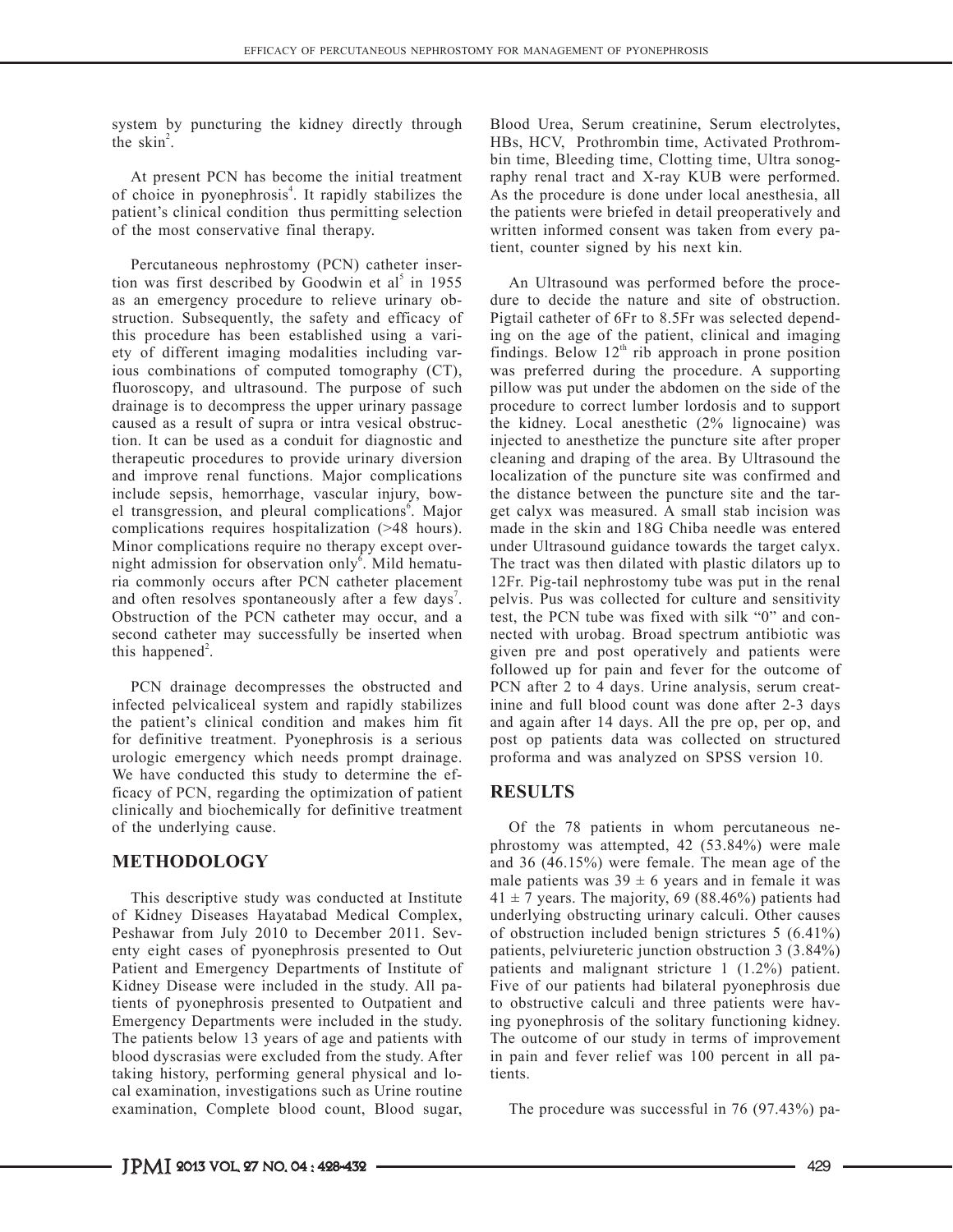

#### **Figure 1: Complications of Percutaneous Nephrostomy**

#### **Table 1: Percentage of cultured organisms**

| <b>Organism Cultured</b> | Percentage |
|--------------------------|------------|
| Escherichia coli         | 60%        |
| Klebsiella               | 18%        |
| Proteus                  | 12%        |
| Pseudomonas              | $7\%$      |
| Enterococcus             | 3%         |
| Multiple Organisms       | 27%        |

**Table 2: Percentage Sensitivity of cultured organisms**

| <b>Antibiotics</b> | % of Sensitivity |
|--------------------|------------------|
| Gentamicin         | 82%              |
| Ceftriaxone        | 71%              |
| Cephalexin         | 54%              |
| Nitrofurantoin     | 40%              |
| Cotrimoxazole      | 35%              |
| Nalidixic Acid     | 32%              |
| Ampicillin         | 29%              |

tients and in two patients we failed to put the nephrostomy tube under Ultrasound guidance in spite of repeated efforts and were managed by open nephrostomy. Two patients complained of macroscopic hematuria for 24-36 hours which were managed conservatively. In 11 patients reinsertions were required, as the drainage tips of PCN were blocked by thick pus in 9 (60%) patients after 2-5 days and in 2 (13%) patients dislodgement occurred as shown in figure 1.

Mean serum creatinine levels were 2.16±0.9mg/dl preoperatively and 1.49±0.5mg/dl, two to three days after the procedure. The mean TLC count before the procedure was 14,700/cu mm which decreased to 8,100/cu mm within 72 hrs after the procedure and with parental antibiotics. The average time taken to complete the procedure was 31 minutes, ranging from 22 to 50 minutes.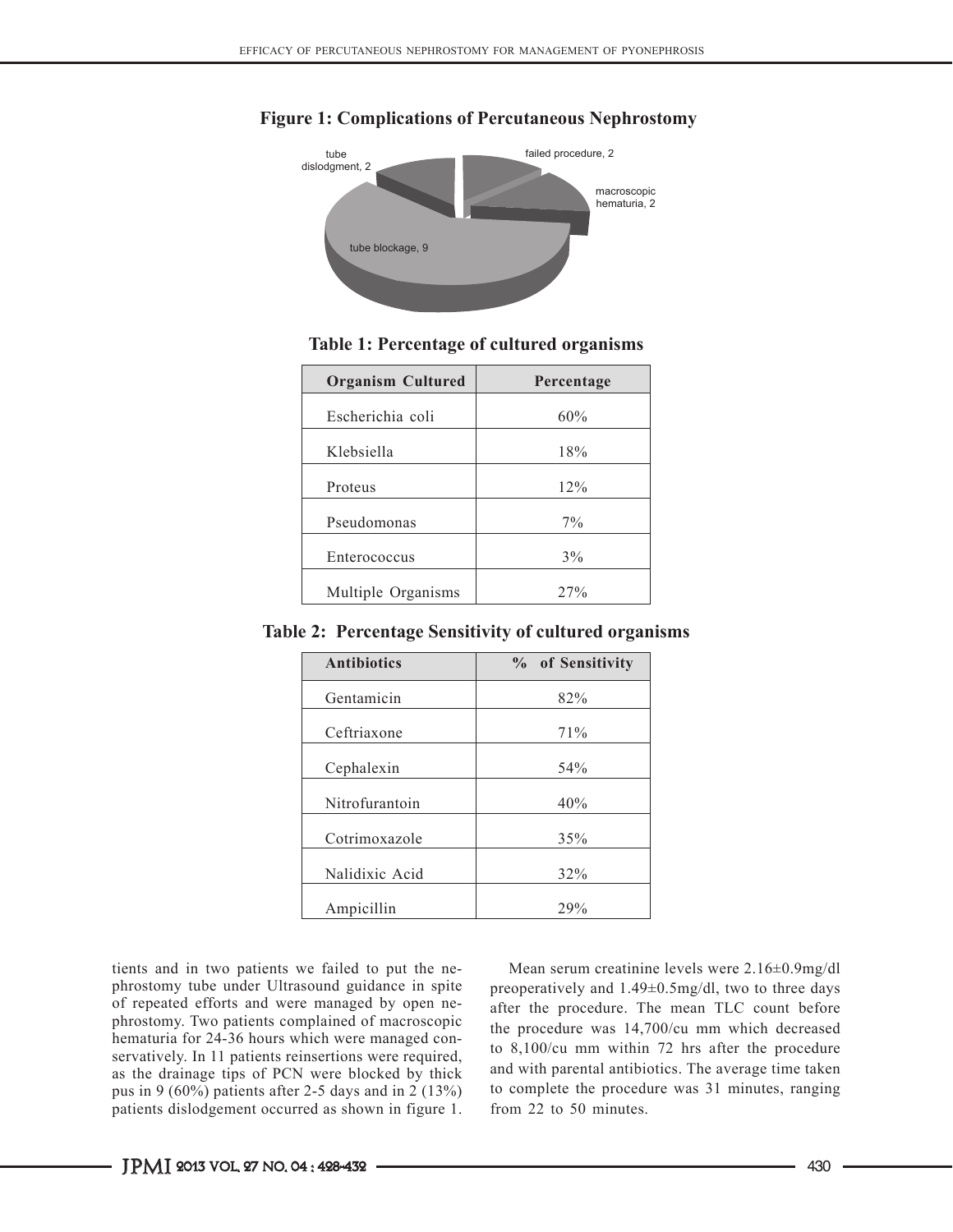Culture of the drained pus was positive in 73 (93.58%) patients. The most common organism cultured was *Escherichia coli* (60%) followed by *Klebsiella (18%)*, *Proteus (12%)*, *Pseudomonas (7%)* and *Enterococcus(3%).* Multiple organisms were found in 21 (27%) out of 78 patients (Table 1).

The microorganisms were sensitive to gentamicin (82%), ceftriaxone (71%), cephalexin (54%), nitrofurantoin (40%), cotrimoxazole (35%), nalidixic acid (32%) and ampicillin (29%). Table 1 and 2 shows the culture and sensitivity of the organisms. After 2 to 3 weeks of PCN, 52 (69%) patients underwent minimally invasive procedures as definitive treatment of the obstructing lesion where as 23 (31%) patients required major surgery after 4 to 6 weeks. Out of 78 total patients, Nephrectomy was performed in 14 (17%) cases who were having non functioning kidneys on renal scans while kidneys were saved in 64 cases.

# **DISCUSSION**

 Percutaneous nephrostomy should be given preference over ureteral stents if signs of infected hydronephrosis are detected<sup>8</sup>. Camunez et al, observed that following PCN in pyonephrosis clinical symptoms disappears in 24-48 h after the procedure and once the acute phase is over definitive surgery can be carried out<sup> $\delta$ </sup>. In our study the patient were completely free of symptoms in term of pain and fever after 48 hrs which is in accordance with literature<sup>8,9</sup>. The risk of pyonephrosis is increased in patients with upper urinary tract obstruction secondary to various causes such as stones, tumors and pelvi-ureteric junction obstruction<sup>10</sup>. In our study the majority,  $69 (88.46%)$ patients had underlying obstructing urinary calculi. Other causes of obstruction included strictures 5 (6.41%) patients, pelvi-ureteric junction obstruction 3 (3.84%) patients and malignant stricture 1 (1.2%) patient. According to the study of C.K. Ng et  $al<sup>11</sup>$  the cause of pyonephrosis was stone in 77% of patients where as in the study of St Lezin  $M<sup>12</sup>$  it was 73% of patients. Stone as a causative agent was even more in our study which could be due to high prevalence of stone in our population. Samarsinghe et al, did not find any renal function improvement in patients with chronic obstruction and terminal malignancy<sup>13</sup>. In another study renal functions improved significantly when PCN was performed for benign conditions (mean creatinine 3.52 mg/dL before and 2.18 mg/dL after PCN), however in malignancy there has been no significant improvement in renal function (before PCN mean creatinine 6.39 mg/dL and after PCN 5.41 mg/dL $)^{14}$ . In our study the PCN was done for benign conditions causing pyonephrosis therefore improvement in renal function was significant.

The first ultrasound guided Percutaneous nephrostomy was performed by Pederson and achieved a success rate of about  $70\%$ <sup>15</sup>. Since then, a large number of studies of ultrasound guided Percutaneous nephrostomies have been carried out, particularly in the last two decades and a success rate up to 92% have been reported<sup>16</sup>.

Now Ultrasound-guided intervention is becoming an increasingly popular and valuable tool in the critical care setting $\frac{1}{2}$ .

Isa Khan also concluded that the availability of Ultrasonography has revolutionized the technique of percutaneous approach to the renal tract and has significantly reduced the number of puncture attempts $18$ . In our study, primary technical success rate of ultrasound guided nephrostomy was 97.43% which is very much comparable with the results of Millward  $SF<sup>19</sup>$ . We used pigtail catheter with side holes for the drainage of pyonephrotic kidney, although Canales  $BK$  et al<sup>20</sup> recommended symmetric balloon nephrostomy catheter which combines strong drainage flow and strong retention strength, but this catheter is not easily available in the local market.

Lee et al described a major complication rate of 6% and a minor complication rate of  $28\%^{21}$ .

The complications in our study such as Bleeding, blockage of nephrostomy and premature dislodgment of nephrostomy tube, as well as failure of procedure, was almost equal to that reported by Stables  $DP^{22}$ . No mortality was reported in our study as compare to  $0.2\%$  the study of Maher et al<sup>23</sup>.

# **CONCLUSION**

Pyonephrosis is a serious urological emergency which most commonly occurs due to urolithiasis in our set up. Percutaneous nephrostomy is a safe and effective modality for the management of pyonephrosis. It decompresses the obstructed and infected pelvicaliceal system and rapidly stabilizes the patient's clinical condition and makes him fit for definitive treatment.

# **REFERENCES**

- 1. Yoder IC, Lindfors K, Pfister RC. Diagnosis and treatment of pyonephrosis. Radiol Clin North Am 1984;22:407-14.
- 2. Karim R, Sengupta S, Samanta S, Aich RK, Das U, Deb P. Percutaneous nephrostomy by direct puncture technicque: an observational study. Indian J Nephrol 2010;20:84-8.